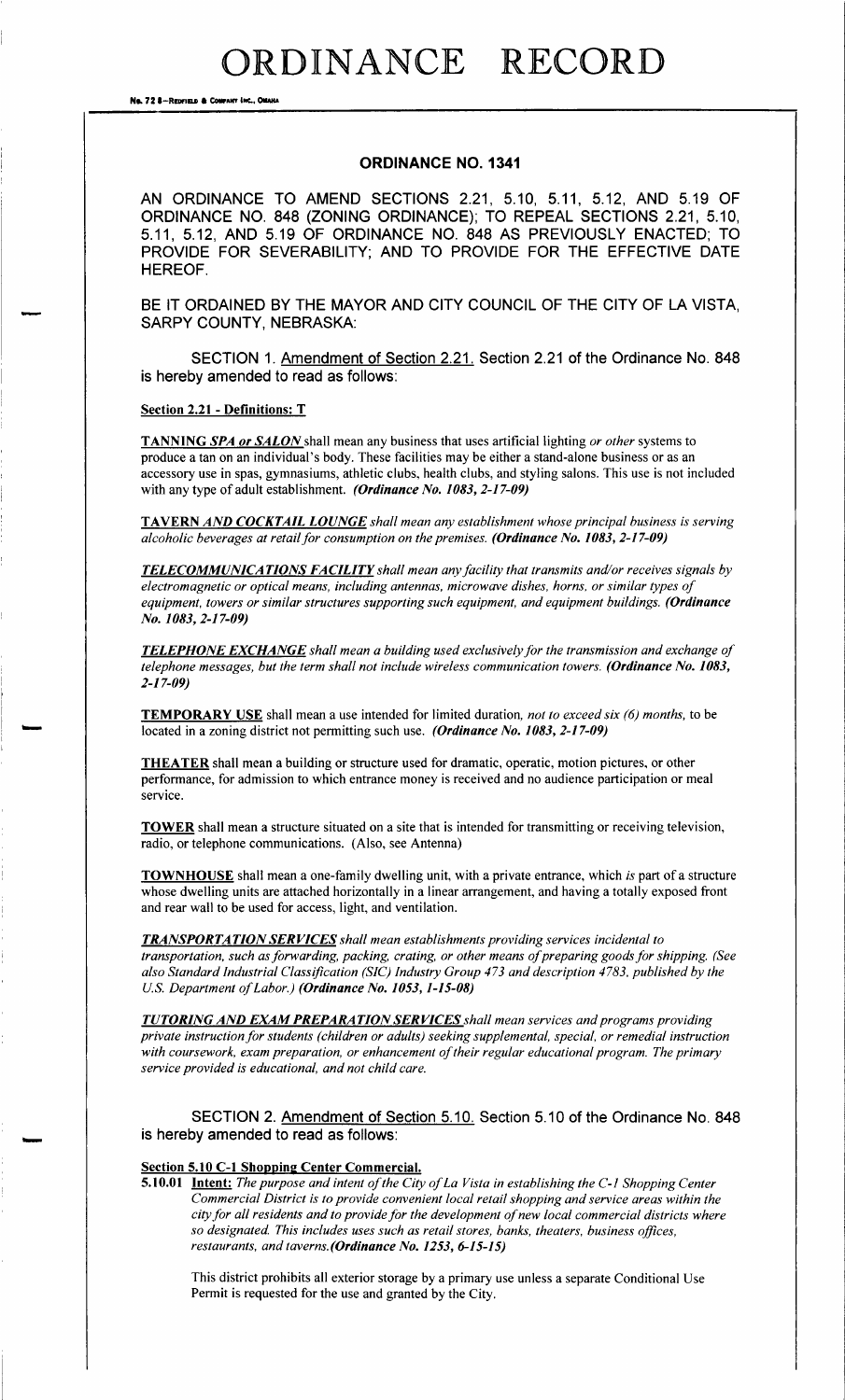No. 72 8-Redfield & Company Inc., Omaha

| 5.10.02 Permitted uses:             |                                                                                     |
|-------------------------------------|-------------------------------------------------------------------------------------|
| 5.10.02.01                          | Medical/dental offices and business services including: attorneys, banks,           |
|                                     | insurance, real estate offices, postal stations, credit services, security brokers, |
|                                     | dealers and exchange, title abstracting, finance services and investment services;  |
|                                     | but not including uses defined in Adult Establishment. (Ordinance No. 950, 3-       |
|                                     | $1 - 05$                                                                            |
| 5.10.02.02                          | Child care center.                                                                  |
| 5.10.02.03                          | Dance studio, not including uses defined in Adult Establishment.                    |
| 5.10.02.04                          | Meeting hall, not including uses defined in Adult Establishment.                    |
| 5.10.02.05                          | Museum, art gallery.                                                                |
| 5.10.02.06                          | Retail business or service establishment supplying commodities or performing        |
|                                     | services, such as, or in compatibility with and including the following:            |
|                                     | 1.<br>Apparel shop.                                                                 |
|                                     | 2.                                                                                  |
|                                     | Appliance store.<br>3.                                                              |
|                                     | Antique store.                                                                      |
|                                     | 4.<br>Automobile parts and supply store.                                            |
|                                     | 5.<br>Bakery shop (retail).                                                         |
|                                     | 6.<br>Barber and Beauty shop.                                                       |
|                                     | 7.<br>Bicycle shop.                                                                 |
|                                     | 8.<br>Book store, not including uses defined in Adult Establishment.                |
|                                     | 9.<br>Brew-on premises store.                                                       |
|                                     | 10.<br>Camera store.                                                                |
|                                     | 11.<br>Communication services.                                                      |
|                                     | 12.<br>Computer store.                                                              |
|                                     | 13.<br>Confectionery.                                                               |
|                                     | 14.<br>Dairy products sales.                                                        |
|                                     | 15.<br>Drug store.                                                                  |
|                                     | 16.<br>Dry cleaning and laundry pickup.                                             |
|                                     | 17.<br>Exercise, fitness and tanning spa, not including uses defined in Adult       |
|                                     | Establishment.                                                                      |
|                                     | 18.<br>Food Sales (Limited).                                                        |
|                                     | 19.<br>Food Sales (General).                                                        |
|                                     | 20.<br>Floral shop.                                                                 |
|                                     | 21.                                                                                 |
|                                     | Mortuary.                                                                           |
|                                     | 22.<br>Furniture store or showroom.                                                 |
|                                     | 23.<br>Gift and curio shop.                                                         |
|                                     | 24.<br>Gunsmith.                                                                    |
|                                     | 25.<br>Hardware store.                                                              |
|                                     | 26.<br>Hobby, craft, toy store.                                                     |
|                                     | 27.<br>Jewelry store.                                                               |
|                                     | 28.<br>Liquor store.                                                                |
|                                     | 29.<br>Locksmith.                                                                   |
|                                     | 30.<br>Meat market, retail.                                                         |
|                                     | 31.<br>Music retail store.                                                          |
|                                     | 32.<br>Newsstands, not including uses defined in Adult Establishment.               |
|                                     | 33.<br>Paint store.                                                                 |
|                                     | 34.<br>Photographer.                                                                |
|                                     | 35.<br>Picture framing shop.                                                        |
|                                     | 36.<br>Reservation center.                                                          |
|                                     | 37.<br>Restaurants, cafes and fast food establishments.                             |
|                                     | 38.<br>Second hand stores.                                                          |
|                                     | 39.<br>Shoe store.                                                                  |
|                                     | 40.                                                                                 |
|                                     | Sporting goods.<br>41.                                                              |
|                                     | Stamp and coin stores.                                                              |
|                                     | 42.<br>Tailors and dressmakers.                                                     |
|                                     | 43.<br>Tanning salon.                                                               |
|                                     | 44.<br>Travel agencies.                                                             |
|                                     | 45.<br>Video store, not including uses defined in Adult Establishment.              |
|                                     | 46.<br>Social club and fraternal organizations, not including uses defined in       |
|                                     | Adult Establishment.                                                                |
|                                     | 47.<br>Telephone exchange.                                                          |
|                                     | 48.<br>Telephone answering service.                                                 |
|                                     | 49.<br>Public overhead and underground local distribution utilities.                |
|                                     | 50.<br>Publicly owned and operated facilities. (Ordinance No. 950, 3-1-05)          |
|                                     | 51.<br>Adult Day Care Services (Ordinance No. 1328, 9-18-18)                        |
|                                     | 52.<br><b>Tutoring and Exam Preparation Services</b>                                |
|                                     |                                                                                     |
| 5.10.03 Permitted Conditional Uses: |                                                                                     |
| 5.10.03.01                          | Recreational establishments.                                                        |
| 5.10.03.02                          | Department Store.                                                                   |
| 5.10.03.03                          | Variety store, not including uses defined in Adult Establishment.                   |
| 5.10.03.04                          | Amusement arcades.                                                                  |
| 5.10.03.05                          | Brew Pubs.                                                                          |
|                                     |                                                                                     |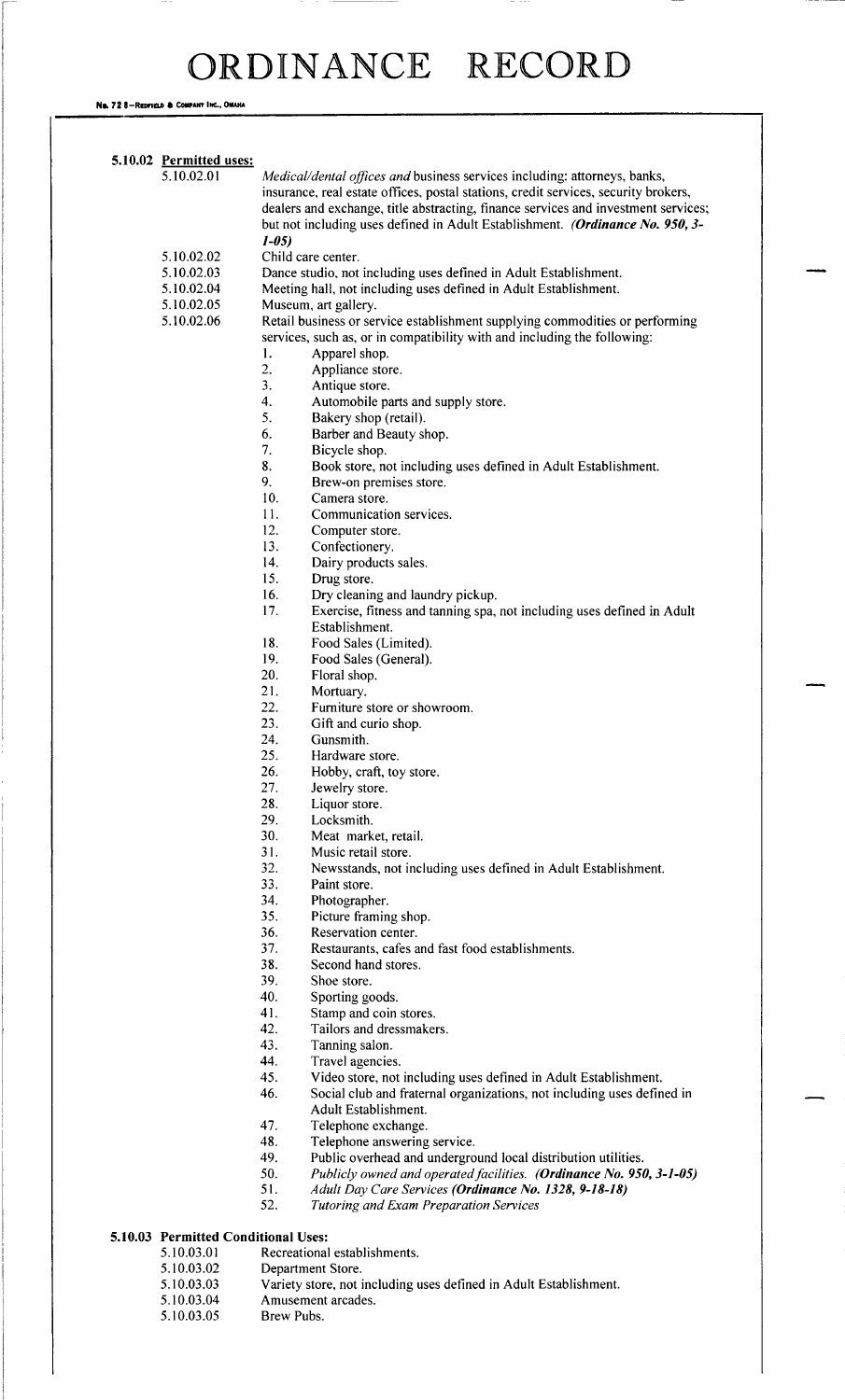No. 72 8-REDFIELD & COMPANY INC., OMAHA

| 5.10.03.06 | Coffee Kiosks.                                                                          |
|------------|-----------------------------------------------------------------------------------------|
| 5.10.03.07 | Micro breweries when in conjunction with a restaurant.                                  |
| 5.10.03.08 | Automated Teller Machines when not within the interior of a primary use.                |
| 5.10.03.09 | Theater, indoor, not including uses defined in Adult Establishment.                     |
|            |                                                                                         |
| 5.10.03.10 | Bowling center.                                                                         |
| 5.10.03.11 | Business or trade school.                                                               |
| 5.10.03.12 | Commercial greenhouse.                                                                  |
| 5.10.03.13 | Mail order services.                                                                    |
| 5.10.03.14 | Pinball or video games business.                                                        |
| 5.10.03.15 | Tavern and cocktail lounge, not including uses defined in Adult Establishment.          |
| 5.10.03.16 | Totally enclosed, automated and conveyor-style car washes.                              |
| 5.10.03.17 | Convenience store with limited fuel sales.                                              |
| 5.10.03.18 | Garden supply and retail garden center.                                                 |
| 5.10.03.19 | Outdoor storage in conjunction with another primary use.                                |
| 5.10.03.20 | Pet Health Services, provided the following:                                            |
|            | Said use is totally enclosed within a building.<br>1.                                   |
|            | 2.<br>Said services shall be provided for dogs, cats, birds, fish, and similar          |
|            | small animals customarily used as household pets.                                       |
|            | 3.<br>Typical uses include animal veterinary clinics with overnight boarding,           |
|            | only if medically necessary, not exceeding 48 hours.                                    |
|            | Grooming shall only be associated with medical appointment.<br>4.                       |
|            | 5.<br>This excludes uses for livestock and other large animals and uses for             |
|            | general grooming, dog bathing and clipping salons.                                      |
| 5.10.03.21 |                                                                                         |
|            | Self-storage units, provided:                                                           |
|            | Storage unit is an extension of an existing self-storage unit or facility.<br>I.        |
|            | 2.<br>The topography and access of the property will limit the development of           |
|            | identified commercial uses.                                                             |
|            | No outdoor storage.<br>3.                                                               |
|            | Unit or facility provides perimeter fencing in accordance with this<br>4.               |
|            | ordinance and a vegetative screen of at least six (6) feet in height and                |
|            | twenty (20) feet in width to any adjacent residential zoned property.                   |
|            | 5.<br>Lighting on site shall not be directed at or allowed to shine on any              |
|            | residential zoned property.                                                             |
|            | Applications for self-storage units under the terms of this Section shall<br>6.         |
|            | be accompanied by evidence concerning the feasibility of the proposed                   |
|            | request and its affect on surrounding property and shall include a site                 |
|            | plan defining the areas to be developed with buildings and/or                           |
|            | structures, the areas to be developed for parking, driveways and points                 |
|            | of ingress and egress, the location and height of walls and fences, the                 |
|            | location and type of landscaping, and the location, size and number of                  |
|            | signs.                                                                                  |
|            | 7.<br>Such use shall not be located adjacent to the intersection of two or              |
|            | more arterial streets.                                                                  |
|            | 8.<br>The property shall have at least one boundary line that is adjacent to            |
|            | other property that is zoned I-1 Light Industrial or I-2 Heavy                          |
|            | Industrial.                                                                             |
|            | 9.<br>Such use shall not include storage of explosives or hazardous materials and       |
|            |                                                                                         |
|            | shall be in accordance with the intent, purpose and spirit of this                      |
|            | ordinance and the Comprehensive Development Plan of La Vista,<br>Nebraska.              |
|            | (Ordinance No. 954, 7-5-05)                                                             |
| 5.10.03.22 |                                                                                         |
|            | Event center, provided:                                                                 |
|            | A conditional use permit would need to include specifics to the design<br>Ι.            |
|            | and operation of the proposed center and individual activities,                         |
|            | including, but not limited to, a detailed site plan and floor plan, a                   |
|            | complete list of appointed or designated managers for each event at the                 |
|            | center, and a complete description and duration of each event                           |
|            | submitted to the city prior to each event.                                              |
|            | 2.<br>Lighting on site shall not be directed at or allowed to shine on any              |
|            | residential zoned property.                                                             |
|            | $\mathfrak{Z}.$<br>Buildings utilized as event centers shall be accompanied by evidence |
|            | concerning the feasibility of the proposed request and its affect on                    |
|            | surrounding property and shall include a site plan defining the areas to                |
|            | be developed with buildings and/or structures, the areas to be                          |
|            | developed for parking, driveways and points of ingress and egress, the                  |
|            | location and height of walls and fences, the location and type of                       |
|            | landscaping, and the location, size and number of signs.                                |
|            | All signage shall comply with the City's established regulations.<br>4.                 |
|            | (Ordinance No. 955, 7-19-05)                                                            |
| 5.10.03.23 | Animal Specialty Services with or without overnight boarding of animals and             |
|            | outdoor exercise areas. (Ordinance No. 1253, 6-16-15)                                   |

5.10.03.24 Pet Shop. (**Ordinance No. 1253, 6-16-15**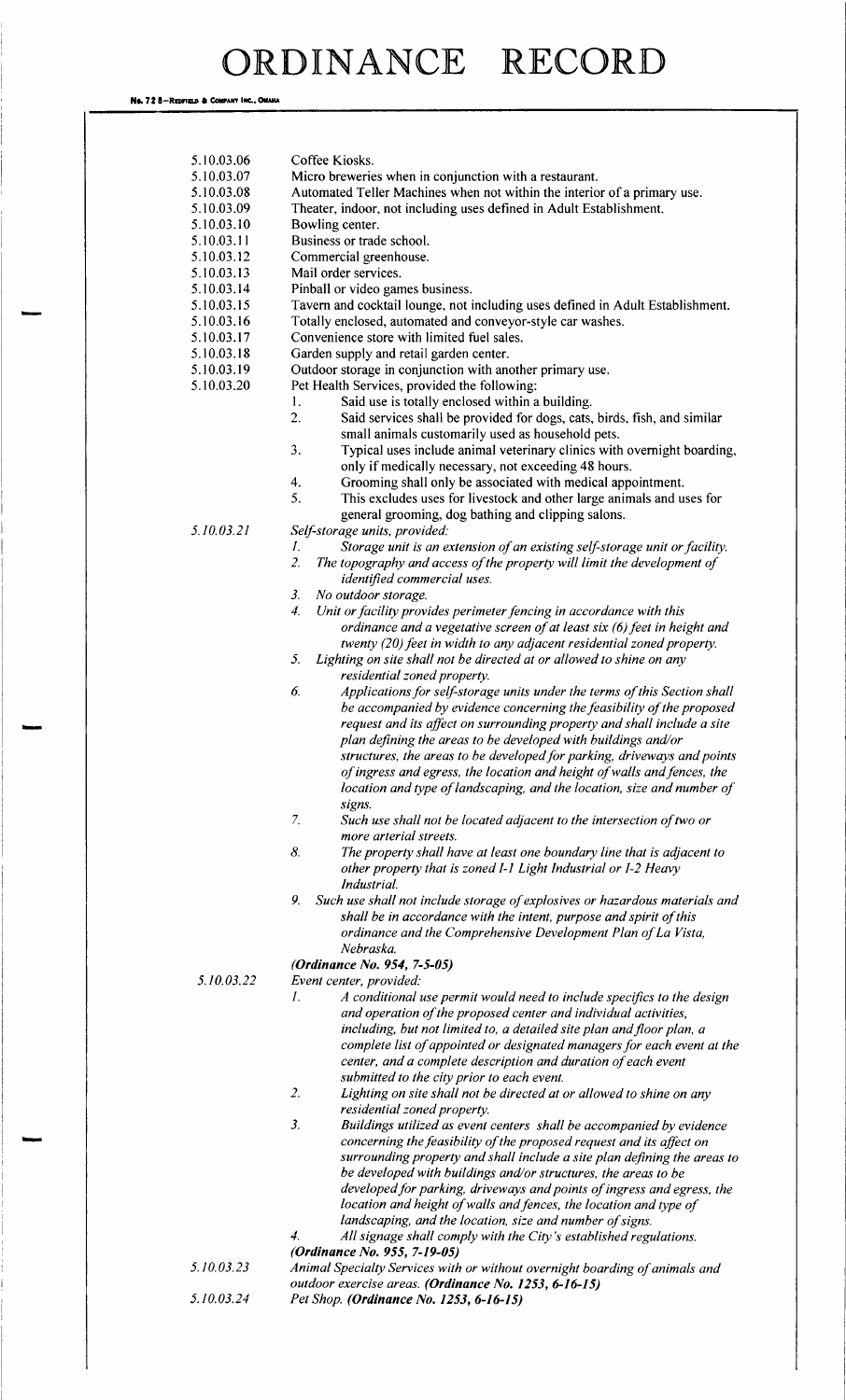No. 72 8-REDFIELD & COMPANY INC., OMAHA

|  |  | 5.10.04 Permitted Accessory Uses: |  |  |
|--|--|-----------------------------------|--|--|
|--|--|-----------------------------------|--|--|

- 5.10.04.01 Buildings and uses customarily incidental to the permitted uses.<br>5.10.04.02 Parking as allowed in Section 7.05 through 7.09.
- 5. 10. 04. 02 Parking as allowed in Section 7. 05 through 7. 09.<br>5. 10. 04. 03 Signs allowed in Section 7. 01 through 7. 04.
- Signs allowed in Section 7.01 through 7.04.
- 5. 10. 04. 04 Landscaping as required by Section 7. 17.

#### 5.10.05 Permitted Temporary Uses

Temporary Uses require <sup>a</sup> permit from the City of La Vista and shall be valid only for <sup>a</sup> specific amount of time as indicated on said permit. All platted lots or tracts of land may have a maximum number of four (4) temporary uses per calendar year. Such uses shall not last more than two (2) weeks per use, except as provided for hereafter. (Ordinance No. 998, 7-18-06)

| 5.10.05.01 | Temporary greenhouses.                                                                                                                                           |
|------------|------------------------------------------------------------------------------------------------------------------------------------------------------------------|
| 5.10.05.02 | Temporary structures as needed for sidewalk and other outdoor sales events.                                                                                      |
| 5.10.05.03 | Fireworks stands, provided the criteria are met as established by the City                                                                                       |
|            | through separate Ordinances.                                                                                                                                     |
| 5.10.05.04 | Buildings and uses incidental to construction work are permitted to remain until<br>completion or abandonment of the construction work, at which time they shall |
|            | be removed. (Ordinance No. 998, $7-18-06$ )                                                                                                                      |
| 5.10.05.05 | Temporary structure for festivals or commercial events.                                                                                                          |

#### 5.10.06 Height and Lot Requirements:

5.10.06.01 The height and minimum lot requirements shall be as follows:

| <b>Uses</b>                                                                                                           | Lot Area       | Lot           | Front | Side            | Rear | Max.   | Max. Lot |
|-----------------------------------------------------------------------------------------------------------------------|----------------|---------------|-------|-----------------|------|--------|----------|
|                                                                                                                       | (SF)           | Width         | Yard  | Yard            | Yard | Height | Coverage |
| Permitted Uses                                                                                                        | $\blacksquare$ | 150'          | 251   | $10^{\circ}$    | 25.  | 45.    | 60%      |
| Permitted Conditional Uses                                                                                            | ۰.             | $150^{\circ}$ | 251   | 10 <sup>1</sup> |      | 45     | 60%      |
| 25' front yard setback required only when no parking is present in the front yard. If parking is located in the front |                |               |       |                 |      |        |          |

yard then front yard setback is <sup>a</sup> minimum of fifty( 50) feet

#### 5. 10.07 Use Limitations:

| When adjacent to residentially zoned land, no parking, drives or signs shall be                                                                                                     |
|-------------------------------------------------------------------------------------------------------------------------------------------------------------------------------------|
| allowed in any required yard within fifteen (15) feet of such district.                                                                                                             |
| Furthermore, permanent screening shall be provided in this area in order to                                                                                                         |
| minimize impacts on residentially zoned property, as per Section 7.17.04.                                                                                                           |
| Exterior lighting fixtures shall be shaded so that no direct light is cast upon any<br>residential property and so that no glare is visible to any traffic on any public<br>street. |
|                                                                                                                                                                                     |

SECTION 3. Amendment of Section 5. 11. Section 5. 11 of the Ordinance No. 848 is hereby amended to read as follows:

#### Section 5.11 C-2 General Commercial District

5. 11. <sup>01</sup> Intent: The General Commercial District is intended to establish standards that will foster and maintain an area within the district boundaries that will benefit the retail trade, business, cultural, and social activities of the entire community. In addition, this district prohibits all exterior storage by a primary use unless a separate Conditional Use Permit is requested for the use and granted by the City.

#### 5.11.02 Permitted Uses:

| 5.11.02.01 | Medical/dental offices and business services including: attorneys, banks,<br>insurance, real estate offices, postal stations, printing, credit services, security<br>brokers, dealers and exchange, title abstracting, finance services and investment<br>services; but not including uses defined in Adult Establishment. (Ordinance<br>$No. 950, 3-1-05)$ |
|------------|-------------------------------------------------------------------------------------------------------------------------------------------------------------------------------------------------------------------------------------------------------------------------------------------------------------------------------------------------------------|
| 5.11.02.02 | Child care center.                                                                                                                                                                                                                                                                                                                                          |
| 5.11.02.03 | Dance studio, not including uses defined in Adult Establishment.                                                                                                                                                                                                                                                                                            |
| 5.11.02.04 | Meeting hall, not including uses defined in Adult Establishment.                                                                                                                                                                                                                                                                                            |
| 5.11.02.05 | Museum, art gallery.                                                                                                                                                                                                                                                                                                                                        |
| 5.11.02.06 | Retail business or service establishment supplying commodities or performing                                                                                                                                                                                                                                                                                |

- 5.11.02.06 Retail business or service establishment supplying commodities or performin services, such as, or in compatibility with and including the following:
	-
	- 1. Apparel shop.<br>2. Appliance stor Appliance store.
	- 3. Antique store.
	- 4. Automobile parts and supply store.<br>5. Bakery shop (retail).
	-
	- 5. Bakery shop (retail).<br>6. Barber and Beauty s. 6. Barber and Beauty shop.<br>7. Bicycle shop.
	-
	- 7. Bicycle shop.<br>8. Book store, n 8. Book store, not including uses defined in Adult Establishment.<br>9. Brew-on premises store.
	- 9. Brew-on premises store.<br>10. Camera store.
	- Camera store.
	- 11. Communication services.
	- 12. Computer store.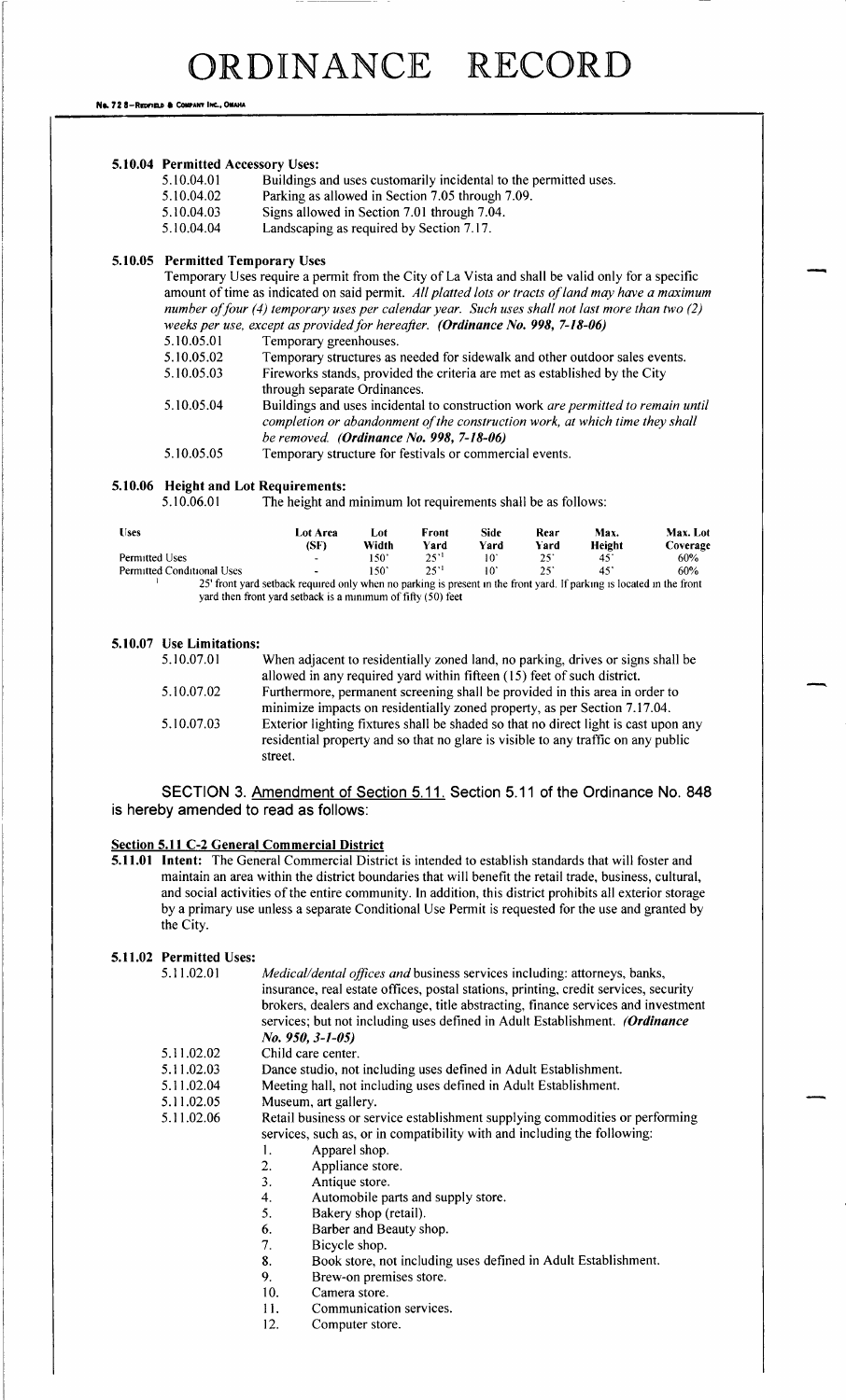No. 72 8-Reprised & Company Inc., One

- 13. Confectionery.<br>14 Dairy products
- 14. Dairy products sales.<br>15. Drug store.
- Drug store.
- 16. Dry cleaning and laundry pickup.<br>17. Exercise, fitness and tanning spa,
- Exercise, fitness and tanning spa, not including uses defined in Adult Establishment.
- 18. Floral shop.<br>19 Mortuary
- 19. Mortuary.<br>20. Food Sale
- Food Sales (Limited).
- 21. Food Sales (General).
- 22. Furniture store or showroom.
- 23. Gift and curio shop.
- 24. Gunsmith.
- 25. Hardware store.
- 26. Hobby, craft, toy store.<br>27. Jewelry store.
- 27. Jewelry store.<br>28. Liquor store.
- Liquor store.
- 29. Locksmith.
- 30. Meat market, retail.
- 31. Music retail store. 32. Music studio.
- 33. Newsstands, not including uses defined in Adult Establishment.
- Paint store.
- 35. Photographer.
- 
- 36. Picture framing shop.<br>37. Reservation center. Reservation center.
- 38. Restaurants, cafes and fast food establishment.
- 39. Second hand stores.
- 40. Shoe store.
- 41. Sporting goods.<br>42. Stamp and coin
- 42. Stamp and coin stores.<br>43. Tailors and dressmake
- Tailors and dressmakers.
- 44. Tanning salon.<br>45. Travel agencies
- Travel agencies.
- 46. Video store, not including uses defined in Adult Establishment.<br>47. Social club and fraternal organizations, not including uses defin
	- Social club and fraternal organizations, not including uses defined in Adult Establishment.
- 48. Telephone exchange.
- 49. Telephone answering service.<br>50. Theater. indoor, not including
- 50. Theater, indoor, not including uses defined in Adult Establishment.<br>51. Public overhead and underground local distribution utilities.
- Public overhead and underground local distribution utilities.
- 52. Publicly owned and operated facilities. (**Ordinance No. 950, 3-1-05)**<br>53. Tutoring and Exam Prenaration Services
- **Tutoring and Exam Preparation Services**

#### 5.11.03 Permitted Conditional Uses:

- 5.11.03.01 Recreational establishments.<br>5.11.03.02 Variety store, not including u
- 5. 11.03.02 Variety store, not including uses defined in Adult Establishment<br>5. 11.03.03 Amusement arcades.
	- Amusement arcades.
- 5.11.03.04 Bowling center.<br>5.11.03.05 Brew Pubs.
	- Brew Pubs.
- 5. 11. 03. 06 Micro breweries when in conjunction with a restaurant.
- 5.11.03.07 Coffee Kiosks.
- 5. 11.03.08 Automated Teller Machines when not within the interior of a primary use.<br>5.11.03.09 Business or trade school.
- Business or trade school.
- 5.11.03.10 Garden supply and retail garden center.<br>5.11.03.11 Commercial greenhouse.
- 5.11.03.11 Commercial greenhouse.<br>5.11.03.12 Mail order services.
- Mail order services.
- 5. 11.03. 13 Pinball or video games business.<br>5. 11.03. 14 Tavern and cocktail lounge, not i
	- Tavern and cocktail lounge, not including uses defined in Adult Establishment.
- 5.11.03.15 Totally enclosed, automated and conveyor-style car washes.<br>5.11.03.16 Convenience store with limited fuel sales.
- Convenience store with limited fuel sales.

- 5. 11. 03. <sup>18</sup> Churches, temples, seminaries, and convents including residences for teachers
- and pastors.<br>Car wash. 5. 11. 03. 19
- 5. 11. 03. 20 Retail building material sales; provided that the following minimum standards are present:
	- 1. All lumber shall be enclosed with the primary structure.<br>2. All vear round landscaping materials shall be enclosed v
	- All year round landscaping materials shall be enclosed within the primary structure.
	- 3. All outdoor storage shall be temporary and shall comply with the provisions for Temporary Uses, as per this Ordinance.

<sup>5.</sup> 11. 03. 17 Residences in conjunction with the principal use when located above the ground floor.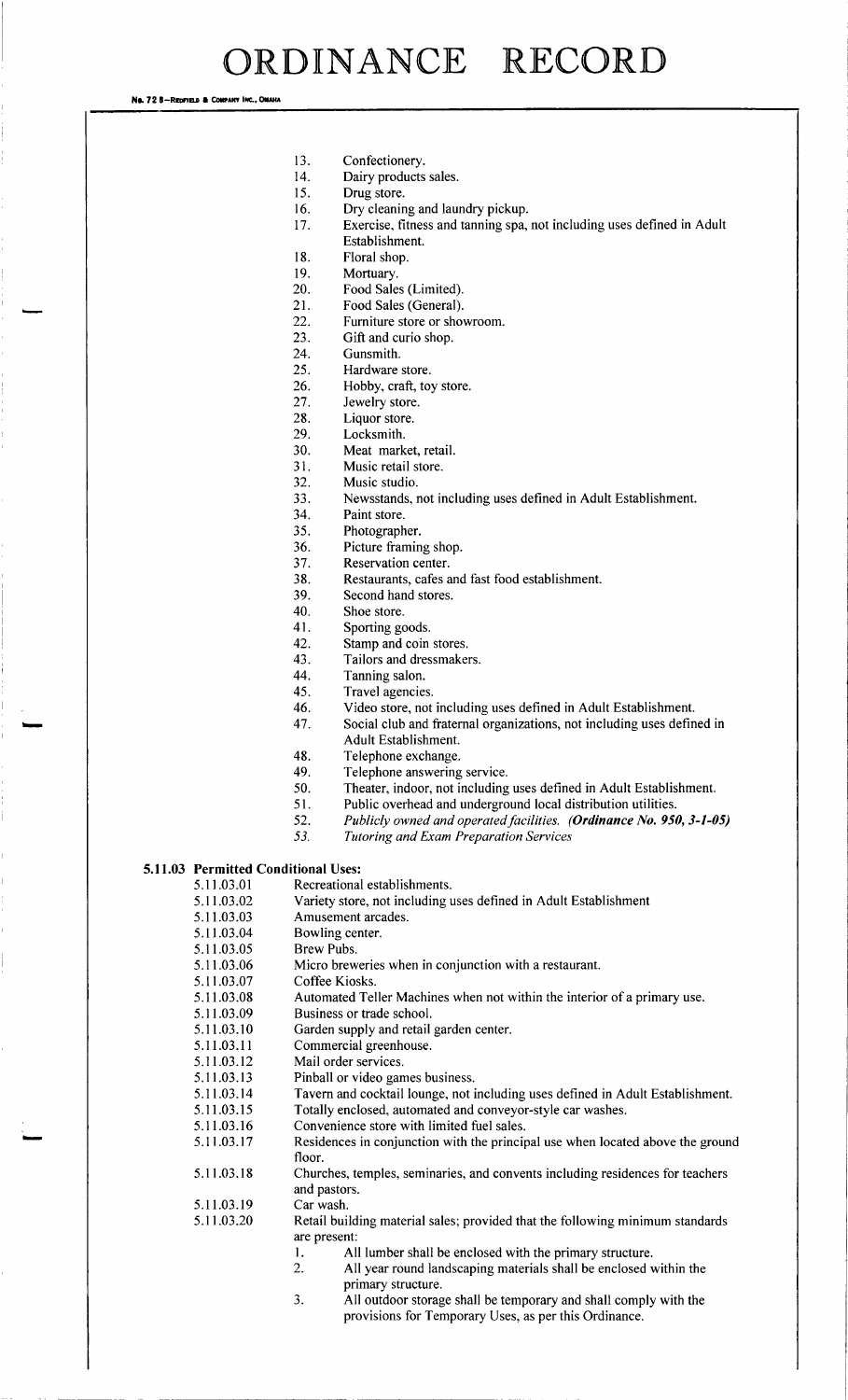No. 72 8-REDFIELD & COMPANY INC., OMAHA

|  | 5.11.03.21                                            | Service station with minor automobile repair services.                                                                                                                                                                                                                                                     |  |  |  |  |  |
|--|-------------------------------------------------------|------------------------------------------------------------------------------------------------------------------------------------------------------------------------------------------------------------------------------------------------------------------------------------------------------------|--|--|--|--|--|
|  | 5.11.03.22                                            | Tire store and minor automobile repair service.                                                                                                                                                                                                                                                            |  |  |  |  |  |
|  | 5.11.03.23                                            | Animal Specialty Services with or without overnight boarding of animals and<br>outdoor exercise areas. (Ordinance No. 1254, 6-16-15)                                                                                                                                                                       |  |  |  |  |  |
|  | 5.11.03.24<br>Pet Shop. (Ordinance No. 1254, 6-16-15) |                                                                                                                                                                                                                                                                                                            |  |  |  |  |  |
|  | <b>5.11.04 Permitted Temporary Uses</b>               |                                                                                                                                                                                                                                                                                                            |  |  |  |  |  |
|  |                                                       | Temporary Uses require a permit from the City of La Vista and shall be valid only for a specific<br>amount of time as indicated on said permit. All platted lots or tracts of land may have a maximum<br>number of four (4) temporary uses per calendar year. Such uses shall not last more than two $(2)$ |  |  |  |  |  |
|  |                                                       | weeks per use, except as provided for hereafter. (Ordinance No. 998, 7-18-06)                                                                                                                                                                                                                              |  |  |  |  |  |
|  | 5.11.04.01                                            | Temporary greenhouses.                                                                                                                                                                                                                                                                                     |  |  |  |  |  |
|  | 5.11.04.02                                            | Temporary structures as needed for sidewalk and other outdoor sales events.                                                                                                                                                                                                                                |  |  |  |  |  |
|  | 5.11.04.03                                            | Fireworks stands, provided the criteria are met as established by the City<br>through separate Ordinances.                                                                                                                                                                                                 |  |  |  |  |  |

- 5.11.04.04 Buildings and uses incidental to construction work are permitted to remain until completion or abandonment of the construction work, at which time they shall be removed. (Ordinance No. 998, 7-18-06)
- 5.11.04.05 Temporary structure for festivals or commercial events.

### 5.11.05 Permitted Accessory Uses<br>5.11.05.01 Buildings

- 5.11.05.01 Buildings and uses customarily incidental to the permitted uses.<br>5.11.05.02 Parking as permitted in Section 7.05 through 7.09.
- 5.11.05.02 Parking as permitted in Section 7.05 through 7.09.<br>5.11.05.03 Signs allowed in Section 7.01 through 7.04
	- Signs allowed in Section 7.01 through 7.04.
- 5. 11. 05. 04 Landscaping as required by Section 7. 17.

#### 5. 11. 06 Height and Lot Requirements:

5.11.06.01 The height and minimum lot requirements shall be as follows:

| <b>Uses</b>                | Lot Area<br>(SF)                                                                                                      | Lot<br>Width   | Front<br>Yard | Side<br>Yard | Rear<br>Yard | Max.<br>Height | Max. Lot<br>Coverage |
|----------------------------|-----------------------------------------------------------------------------------------------------------------------|----------------|---------------|--------------|--------------|----------------|----------------------|
| Permitted Uses             | 10.000                                                                                                                | $\bullet$      | 2511          |              |              | 451            | 60%                  |
| Permitted Conditional Uses | 10.000                                                                                                                | $\blacksquare$ | 251           |              |              | 45             | 60%                  |
|                            | 25' front vard setback required only when no parking is present in the front vard. If parking is located in the front |                |               |              |              |                |                      |

25' front yard setback required only when no parking is present in the front yard. If parking is located in the front yard then front yard setback is <sup>a</sup> minimum of fifty( 50) feet.

#### 5.11.07 Use Limitations:

5. 11. 07. <sup>01</sup> When adjacent to residentially zoned land, no parking, drives or signs shall be allowed in any required yard within fifteen (15) feet of such district. Furthermore, permanent screening shall be provided in this area in order to minimize impacts on residentially zoned property, as per Section 7. 14. 04. 5. 11. 07. <sup>02</sup> Exterior lighting fixtures shall be shaded so that no direct light is cast upon any residential property and so that no glare is visible to any traffic on any public street.

SECTION 4. Amendment of Section 5. 12. Section 5. 12 of the Ordinance No. 848 is hereby amended to read as follows:

#### Section 5.12 C-3 Highway Commercial / Office Park District

5.12.01 Intent: The Highway Commercial / Office Park District is intended for large scale commercial and office park development. In addition, this district prohibits all exterior storage by a primary use unless <sup>a</sup> separate Conditional Use Permit is requested for the use and granted by the City.

#### 5.12.02 Permitted Uses:

| 5.12.02.01 | <i>Medical/dental offices and</i> business services including: attorneys, banks,     |
|------------|--------------------------------------------------------------------------------------|
|            | insurance, real estate offices, postal stations, credit services, security brokers,  |
|            | dealers and exchange, title abstracting, finance services and investment services;   |
|            | but not including uses defined in Adult Establishment. <i>(Ordinance No. 950, 3-</i> |
|            | $1 - 0.5$                                                                            |

- 
- 5.12.02.02 Museum, art gallery.<br>5.12.02.03 Entertainment Venue Entertainment Venue, indoor, not including uses defined in Adult Establishment. (Ordinance No. 1219, 7-15-14)
- 5. 12. 02. 04 Retail business or service establishment supplying commodities or performing services, such as, or in compatibility with and including the following:
	- 1. Book store, not including uses defined in Adult Establishment.
	- 2. Brew-on premises store.
	- 3. Dry cleaning and laundry pickup.
	- 4. Floral shop.
	- 5. Gift and curio shop.
	- 6. Jewelry store.<br>7. Reservation ce
	- Reservation center.
	- 8. Restaurants, cafes and fast food establishment.
	- 9. Travel agencies.
	- 10. Office Park developments.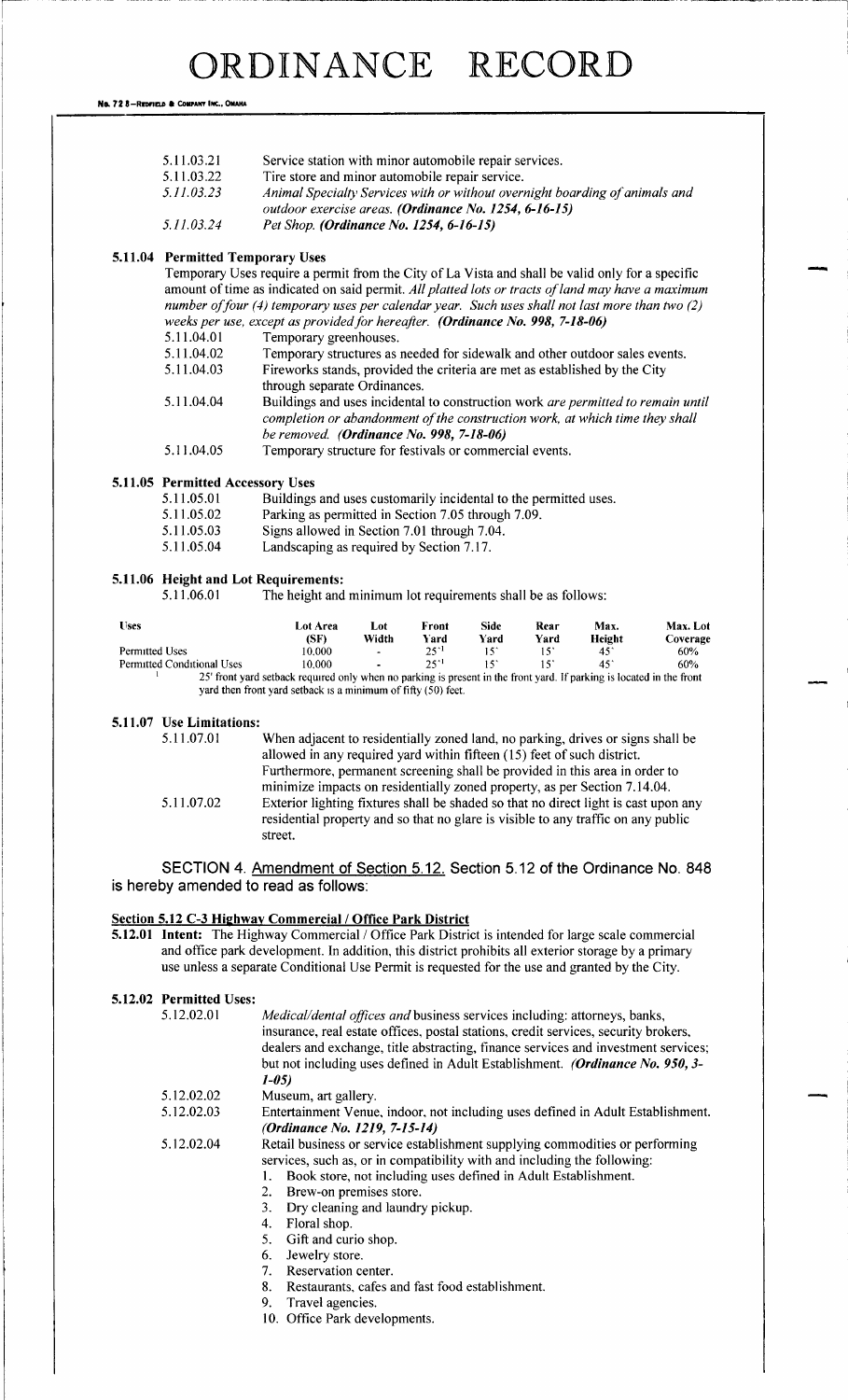Na. 72 8-REDFIELD & COMPANY INC., OMAHA

- 11. Video store, not including uses defined in Adult Establishment.
- 12. Meeting Halls not including Adult Establishments.
- 13. Theater, indoor, not including uses defined in Adult Establishment. (Ordinance No. 1219, 7-15-14)
- 14. Coffee kiosks. (Ordinance No. 1219, 7-15-14)
- 15. Department stores. (Ordinance No. 1219, 7-15-14)
- 16. Retail trade centers. (Ordinance No. 1219, 7-15-14)
- 17. Shopping centers. (Ordinance No. 1219, 7-15-14)
- 18. Commercial strip shopping center. (Ordinance No. 1219, 7-15-14)
- 19. Tutoring and Exam Preparation Services
- 

### 5.12.02.05 Publicly owned and operated facilities. (Ordinance No. 950, 3-1-05)

5.12.03 Permitted Conditional U

| Permitted Conditional Uses: |                                                                                    |
|-----------------------------|------------------------------------------------------------------------------------|
| 5.12.03.01                  | Automobile display, sales, service, and repair.                                    |
| 5.12.03.02                  | Brew Pubs.                                                                         |
| 5.12.03.03                  | Micro breweries when in conjunction with a restaurant.                             |
| 5.12.03.04                  | Entertainment Venue, indoor, but which may include outdoor events, not             |
|                             | including uses defined in Adult Establishment. (Ordinance No. 1219, 7-15-14)       |
| 5.12.03.05                  | Automated Teller Machines when not within the interior of a primary use.           |
| 5.12.03.06                  | Tavern and cocktail lounge, not including uses defined in Adult Establishment.     |
| 5.12.03.07                  | Convenience store with limited fuel sales.                                         |
| 5.12.03.08                  | Churches and temples.                                                              |
| 5.12.03.09                  | Hotels, including restaurants, convention and meeting facilities and other related |
|                             | uses, not including uses defined in Adult Establishment.                           |
|                             |                                                                                    |
| 5.12.03.10                  | Outlet Shopping Center.                                                            |
| 5.12.03.11                  | Health Clubs and tanning salon, not including uses defined in Adult                |
|                             | Establishment.                                                                     |
| 5.12.03.12                  | Health Recreation Facilities, not including uses defined in Adult Establishment.   |
| 5.12.03.13                  | Child Care Center. (Ordinance No. 1041, 7-17-07)                                   |
| 5.12.03.14                  | Colleges and Universities. (Ordinance No. 1169, 3-6-12)                            |

#### 5. 12. 04 Permitted Temporary Uses

Temporary Uses require <sup>a</sup> permit from the City of La Vista and shall be valid only for <sup>a</sup> specific amount of time as indicated on said permit. All platted lots or tracts of land may have a maximum number of four (4) temporary uses per calendar year. Such uses shall not last more than two  $(2)$ weeks per use, except as provided for hereafter. (Ordinance No. 998, 7-18-06)<br>5.12.04.01 Temporary greenhouses.

- 5. 12.04.01 Temporary greenhouses.<br>5.12.04.02 Temporary structures as
- 5. 12. 04. 02 Temporary structures as needed for sidewalk and other outdoor sales events.<br>5. 12. 04. 03 Fireworks stands, provided the criteria are met as established by the City
- Fireworks stands, provided the criteria are met as established by the City
- through separate Ordinances.
- 5.12.04.04 Buildings and uses incidental to construction work are permitted to remain until completion or abandonment of the construction work, at which time they shall be removed. (Ordinance No. 998, 7-18-06)
- 5. 12. 04. 05 Temporary structure for festivals or commercial events.

### 5.12.05 Permitted Accessory Uses<br>5.12.05.01 Buildings

- 5. 12. 05. 01 Buildings and uses customarily incidental to the permitted uses.<br>5. 12. 05. 02 Parking as permitted in Section 7.05 through 7.09.
- 5. 12. 05. 02 Parking as permitted in Section 7.05 through 7.09.<br>5. 12. 05. 03 Signs allowed in Section 7.01 through 7.04.
- Signs allowed in Section 7.01 through 7.04.
- 5. 12. 05. 04 Landscaping as required by Section 7. 17.

#### 5. 12. 06 Height and Lot Requirements:

5. 12. 06. 01 The height and minimum lot requirements shall be as follows:

| Uses                              | <b>Lot Area</b><br>(SF) | Lot<br>Width             | Front<br>Yard | Side<br>Yard | Rear<br>Yard | Max.<br>Height  | Max. Lot<br>Coverage |
|-----------------------------------|-------------------------|--------------------------|---------------|--------------|--------------|-----------------|----------------------|
| Permitted Uses                    | 10.000                  | $\overline{\phantom{0}}$ | $25^{\circ}$  |              |              | 90.3            | 60%                  |
| <b>Permitted Conditional Uses</b> | 10.000                  | $\overline{\phantom{a}}$ | つくり           |              |              | 90 <sup>2</sup> | 60%                  |

25' front yard setback required only when no parking is present in the front yard If parking is located in the front yard then front yard setback is a minimum of fifty (50) feet

Any building within 100 feet of a residentially zoned district shall not exceed 45 feet in height. (Ordinance No. 1082, 11-18-08)

#### 5.12.07 Use Limitations:

2

m.

5. 12. 07. <sup>01</sup> When adjacent to residentially zoned land, no parking, drives or signs shall be allowed in any required yard within fifteen( 15) feet of such district. Furthermore, permanent screening shall be provided in this area in order to minimize impacts on residentially zoned property, as per Section 7. 14. 04. 5. 12. 07. <sup>02</sup> Exterior lighting fixtures shall be shaded so that no direct light is cast upon any residential property and so that no glare is visible to any traffic on any public street.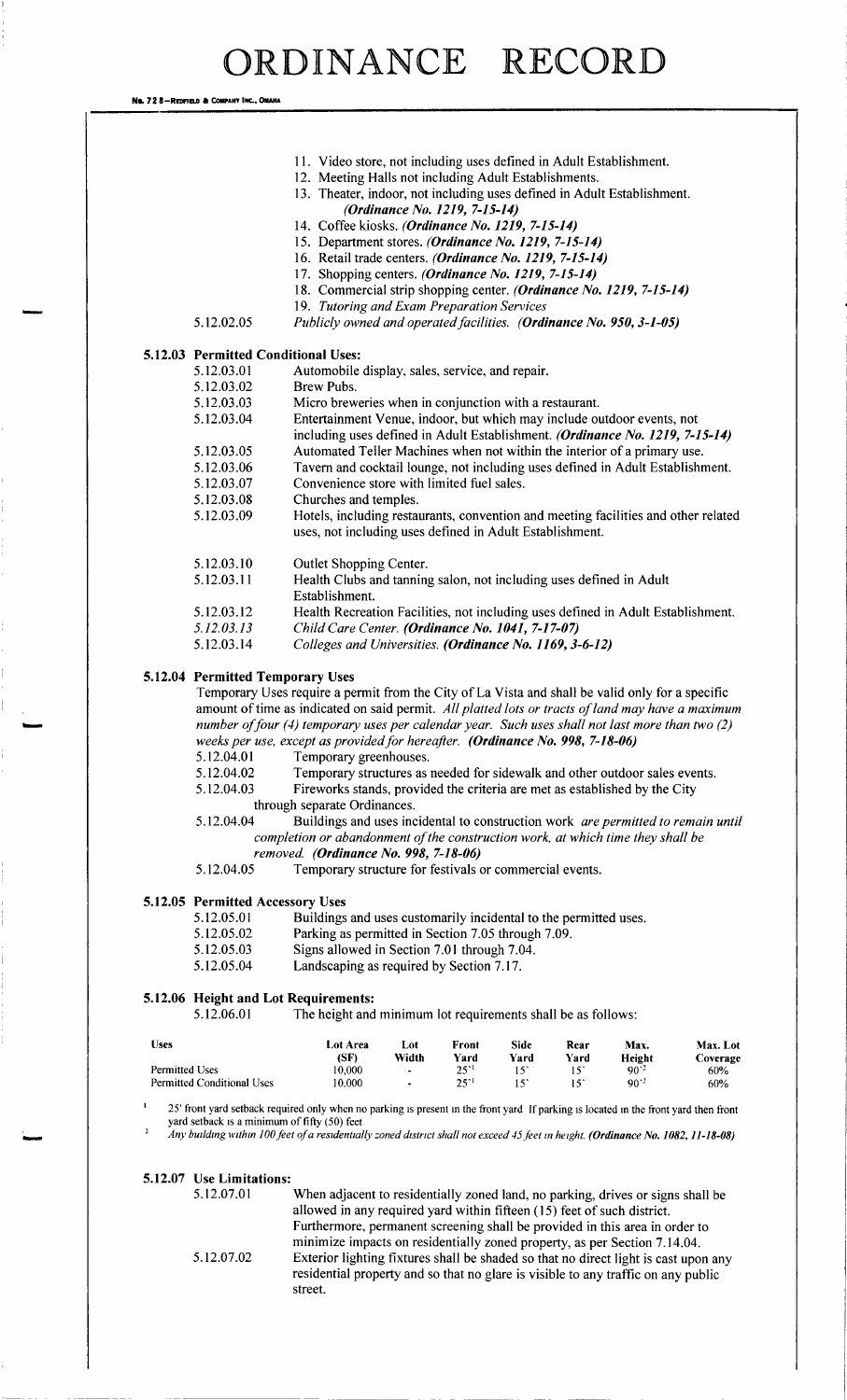#### SECTION 5. Amendment of Section 5. 19. Section 5. 19 of the Ordinance No. 848 is hereby amended to read as follows:

#### <u>Section 5.19 MU-CC Mixed Use City Centre Distric</u>

**5.19.01 Intent:** The intent of the Mixed Use Town Centre District (MU-CC) is to:

- 1. Accommodate mixed use buildings with neighborhood- serving retail, service, and other uses on the ground floor and residential units and office uses above the ground floor;
- 2. Buildings can be solely residential provided they are designed in <sup>a</sup> building- forward environment, with buildings at the street edge or having only shallow front setbacks.
- 3. Encourage development that exhibits the physical design characteristics of pedestrian- oriented, storefront-style shopping streets; and
- 4. Promote the health and well-being of residents by encouraging physical activity, alternative transportation, and greater social interaction.

#### 5.19.02 Permitted Uses:

Uses are allowed in "MU-CC" zoning districts in accordance with the use table of this section.

#### Uses Allowed in the MU-CC Zoning District

| Use Category (Specific Use Type)                                          | MU-CC<br>District |
|---------------------------------------------------------------------------|-------------------|
| <b>Residential:</b>                                                       |                   |
| Artist Live/Work Space located above the ground floor                     | P                 |
| Artist Live/Work Space, ground floor                                      | P                 |
| Bed & breakfasts                                                          | P                 |
| Townhouses/condominiums                                                   | P                 |
| Multi-Family, above ground floor                                          | P                 |
| Multi-Family, ground floor                                                | $\mathcal{C}$     |
| Senior living: nursing care, rehab facility $\&$ assisted living facility | $\mathcal{C}$     |
| <b>Public and Civic:</b>                                                  |                   |
| Meeting hall                                                              | $\mathcal{C}$     |
| Museum                                                                    | P                 |
| Publicly owned and operated facilities                                    | P                 |
| Public services                                                           | P                 |
| Recreation areas/parks (public)                                           | P                 |
| Social club/fraternal organizations                                       | C                 |
| Parking Structures or Lots                                                | P                 |
| Commercial:                                                               |                   |
| Antique store                                                             | P                 |
| Apparel shop                                                              | P                 |
| Art gallery                                                               | P                 |
| Attorneys                                                                 | P                 |
| <b>Automated Teller Machines</b>                                          | $\mathsf{C}$      |
| Bakery shop (retail)                                                      | P                 |
| <b>Banks</b>                                                              | P                 |
| Barber and beauty shop                                                    | P                 |
| Bicycle shop                                                              | P                 |
| Book store, not including uses defined in Adult                           | P                 |
| Establishment.                                                            |                   |
| Brew pubs                                                                 | P                 |
| Brew-on premises store                                                    | P                 |
| Business or trade school                                                  | C                 |
| <b>Business services</b>                                                  | P                 |
| Camera store                                                              | P                 |
| Charitable organizations                                                  | C                 |
| Child care (center)                                                       | P                 |
| Coffee kiosks                                                             | P                 |
| Communication services                                                    | $\mathbf C$       |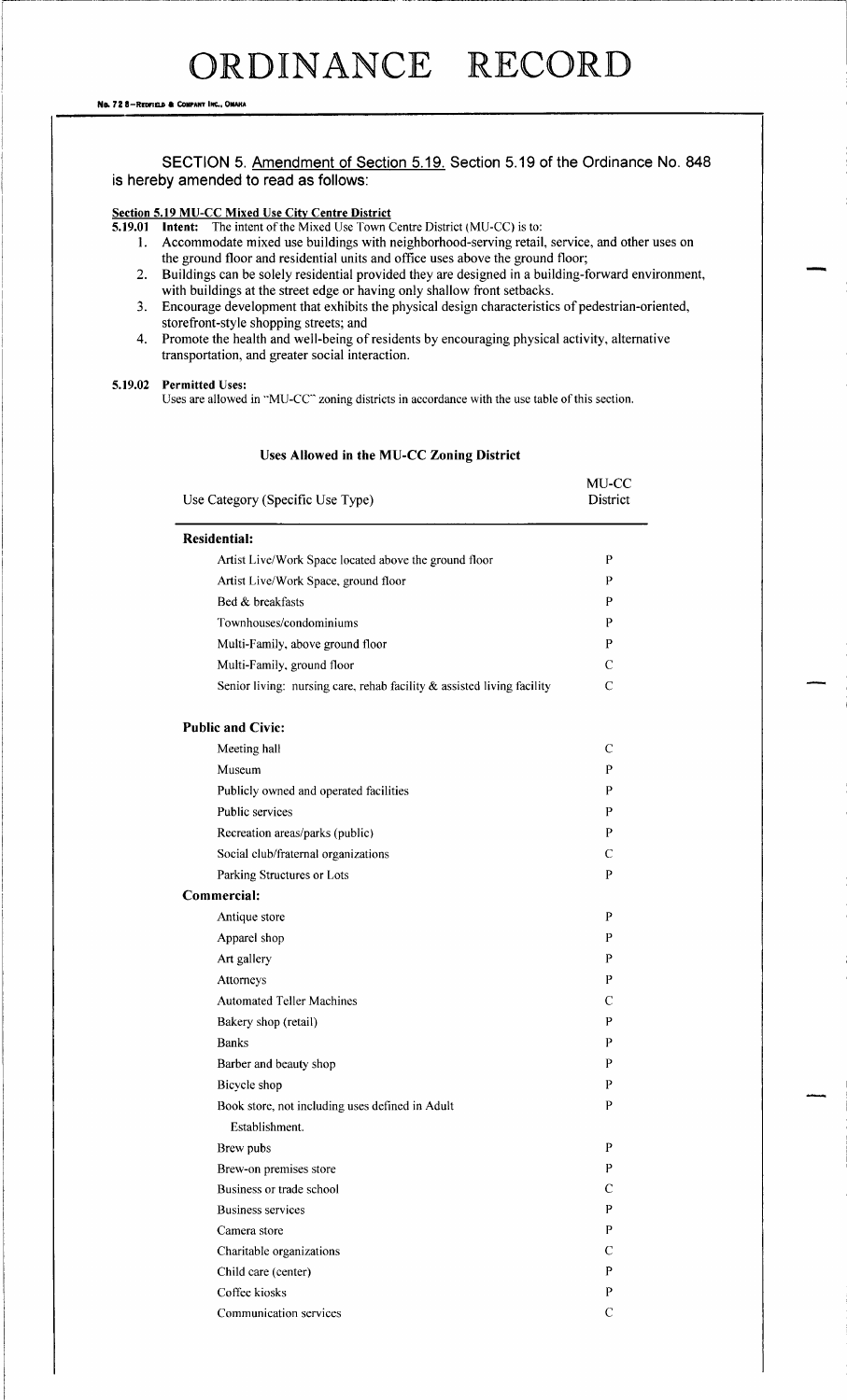No. 72 8-Redfield & Company Inc., Omaha

| Computer store                                                 | P |
|----------------------------------------------------------------|---|
| Confectionery                                                  | P |
| Credit services                                                | P |
| Dairy product sales                                            | P |
| Dance studio                                                   | P |
| Dental office                                                  | P |
| Department store                                               | P |
| Drug store                                                     | P |
| Dry cleaning & laundry pickup                                  | P |
| Event center                                                   | С |
| Exercise, fitness & tanning spa                                | P |
| Finance/investment services                                    | P |
| Fireworks stands                                               | T |
| Floral shop                                                    | P |
| Food sales (general)                                           | P |
| Food sales (limited)                                           | P |
| Furniture store or showroom                                    | P |
| Gift shop                                                      | P |
| Gunsmith                                                       | C |
| Hardware store                                                 | P |
| Health club or recreation facility, not including uses defined | C |
| in Adult Establishment.                                        |   |
|                                                                | P |
| Hobby, craft store                                             |   |
| Home occupations                                               | C |
| Hotels, including restaurants, convention and meeting          | P |
| facilities and other related uses, not including uses defined  |   |
| in Adult Establishment.                                        |   |
| Insurance                                                      | P |
| Jewelry store                                                  | P |
| Liquor store                                                   | P |
| Locksmith                                                      | P |
| Mail order services                                            | C |
| Meat market, retail                                            | C |
| Medical office                                                 | P |
| Micro-breweries, connected to restaurant                       | P |
| Music retail store                                             | P |
| Music studio                                                   | P |
| <b>Newsstands</b>                                              | P |
| Office                                                         | P |
| Open-air farmers markets                                       | P |
| Outdoor display of merchandise                                 | P |
| Paint store                                                    | P |
| Pet health services                                            | P |
| Pet shop                                                       | C |
| Photographer                                                   | P |
| Picture framing shop                                           | P |
| Pinball or video games business                                | С |
| Produce stands                                                 | P |
| Real estate offices                                            | P |
| Recreational establishments                                    | C |
| Restaurants, café, and fast food                               | P |
| Second hand stores                                             | C |
| Security brokers                                               | P |
| Shoe store                                                     | P |
| Sporting goods                                                 | P |
| Stamp and coin stores                                          | P |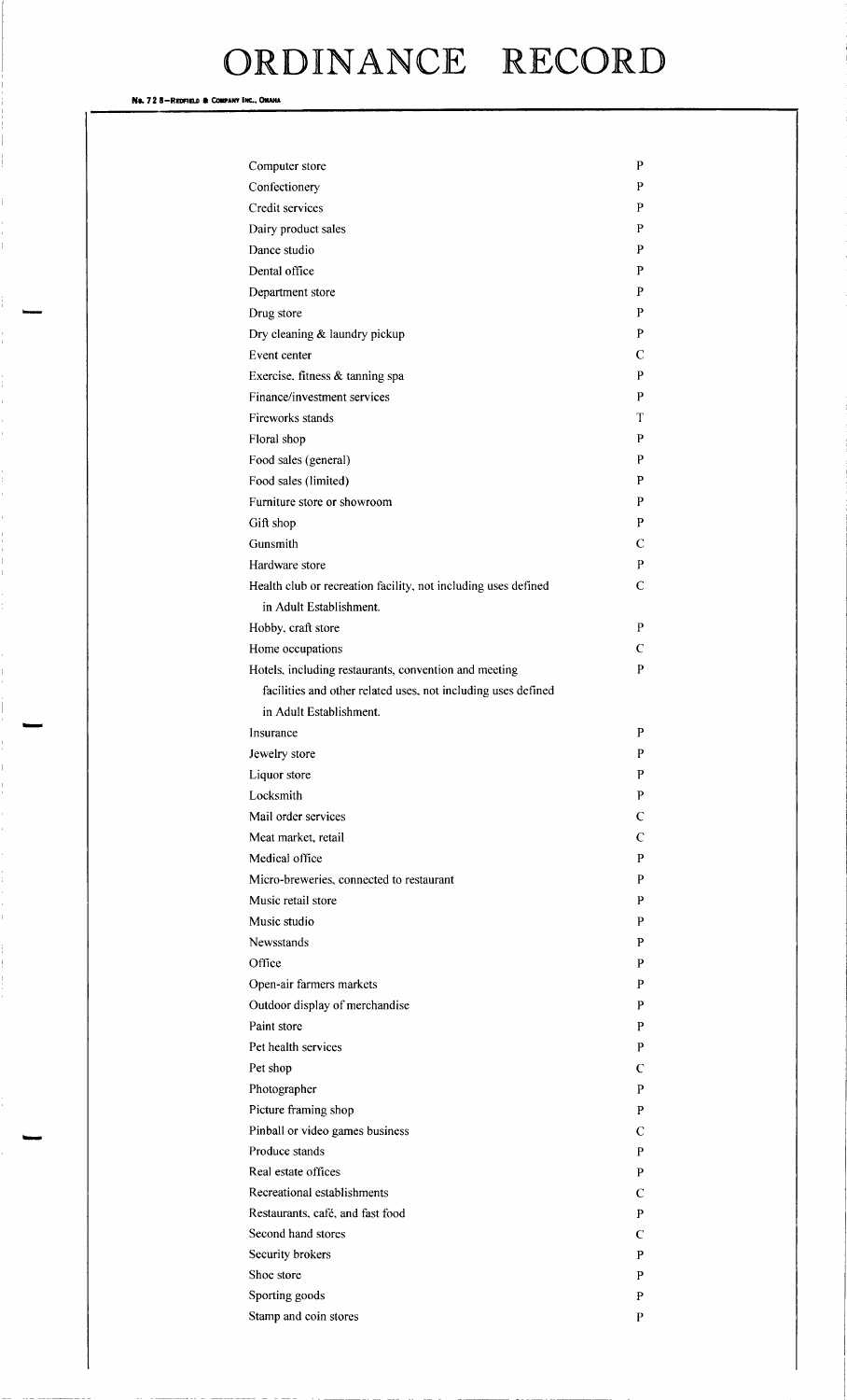#### No. 72 8-REDFIELD & COMPANY INC., OMAHA

| Tailors and dressmakers                                   | P |
|-----------------------------------------------------------|---|
| Tanning salon                                             |   |
| Tavern and cocktail lounge, not including uses defined in |   |
| Adult Establishment.                                      |   |
| Theater, indoor, not including uses defined in            | P |
| Adult Establishment.                                      |   |
| Title abstracting                                         | P |
| Toy store                                                 | P |
| Travel agencies                                           | P |
| <b>Tutoring and Exam Preparation Services</b>             | P |
| Video store, not including uses defined in Adult          | P |
| Establishment.                                            |   |
| Industrial:                                               |   |
| Manufacturing: Artisan (Limited)                          | C |
| (hand tools only: e.g., jewelry or ceramics)              |   |
| Other:                                                    |   |
| Temporary structures (events)                             | T |
|                                                           |   |

 $P =$  permitted by right;  $C =$  conditional use;  $T =$  temporary

#### 5. 19.03 Permitted Accessory Uses

| 5.19.03.01 | Buildings and uses customarily incidental to the permitted uses.              |
|------------|-------------------------------------------------------------------------------|
| 5.10.03.02 | $\text{I}$ trhan residential storage as an accessory to a primary residential |

Temporary structures (construction) T

- 5. 19.03. 02 Urban residential storage as an accessory to a primary residential use.<br>5. 19.03. 03 Parking as permitted in Section 7.05 through 7.09.
- 5. 19.03. 03 Parking as permitted in Section 7.05 through 7.09.<br>5.19.03.04 Signs allowed in Section 7.01 through 7.04 Signs allowed in Section 7.01 through 7.04.
- 5. 19. 03. <sup>05</sup> Landscaping as required by Section 7. 17.

#### 5.19.04 Setbacks

- 1. The entire building façade must abut front and street side property lines or be located within <sup>10</sup> feet of such property lines.
- 2. No rear setback shall be required, except where the rear lot line is contiguous to a residential zone, in which case the following standards shall apply:
	- a. There shall be a minimum rear setback of twenty (25) feet the full width of the lot;
- 3. No interior side setbacks are required in the MU-CC district, except when MU-CC zoned property abuts R-zoned property, in which case the minimum side setback required in the MU-CC district shall be the same as required for a residential use on the abutting residentially-zoned lot.

#### 5.19.05 Building Height

The maximum building height shall be 90 feet.

#### 5. 19.06 Off-Street Parking

- 1. No off-street parking is required in the MU-CC district.
- 2. If off-street parking is utilized, it shall comply with Sections 7.08-7.09 of this ordinance.<br>3. All parking spaces shall be paved with asphalt, concrete or other approved hard surface.
- 3. All parking spaces shall be paved with asphalt, concrete or other approved hard surface.<br>4. The use of shared parking is encouraged
- 4. The use of shared parking is encouraged.<br>5. Off-street parking spaces should be locate
- 5. Off-street parking spaces should be located to the rear of the main façade of the principal building or otherwise screened to satisfy the screening requirements of the district design standards.

#### 5.19.10 Circulation and Connectivity

Uses shall be integrated with the surrounding community, easily accessible, and have a good internal circulation system for a variety of travel options.

- 1. Internal walk connections are required between buildings, and from buildings to all on site facilities, such as parking areas, bicycle facilities, and open space.
- 2. External walk connections are required to provide direct access from all buildings on the site to existing or planned sidewalks, adjacent multi-use trails, parks, and greenways.

SECTION 6. Repeal of Sections 2.21, 5.10, 5.11, 5.12, and 5.19 as Previously Enacted. Sections 2.21, 5.10, 5.11, 5.12, and 5.19 of Ordinance No. 848 as previously enacted is hereby repealed.